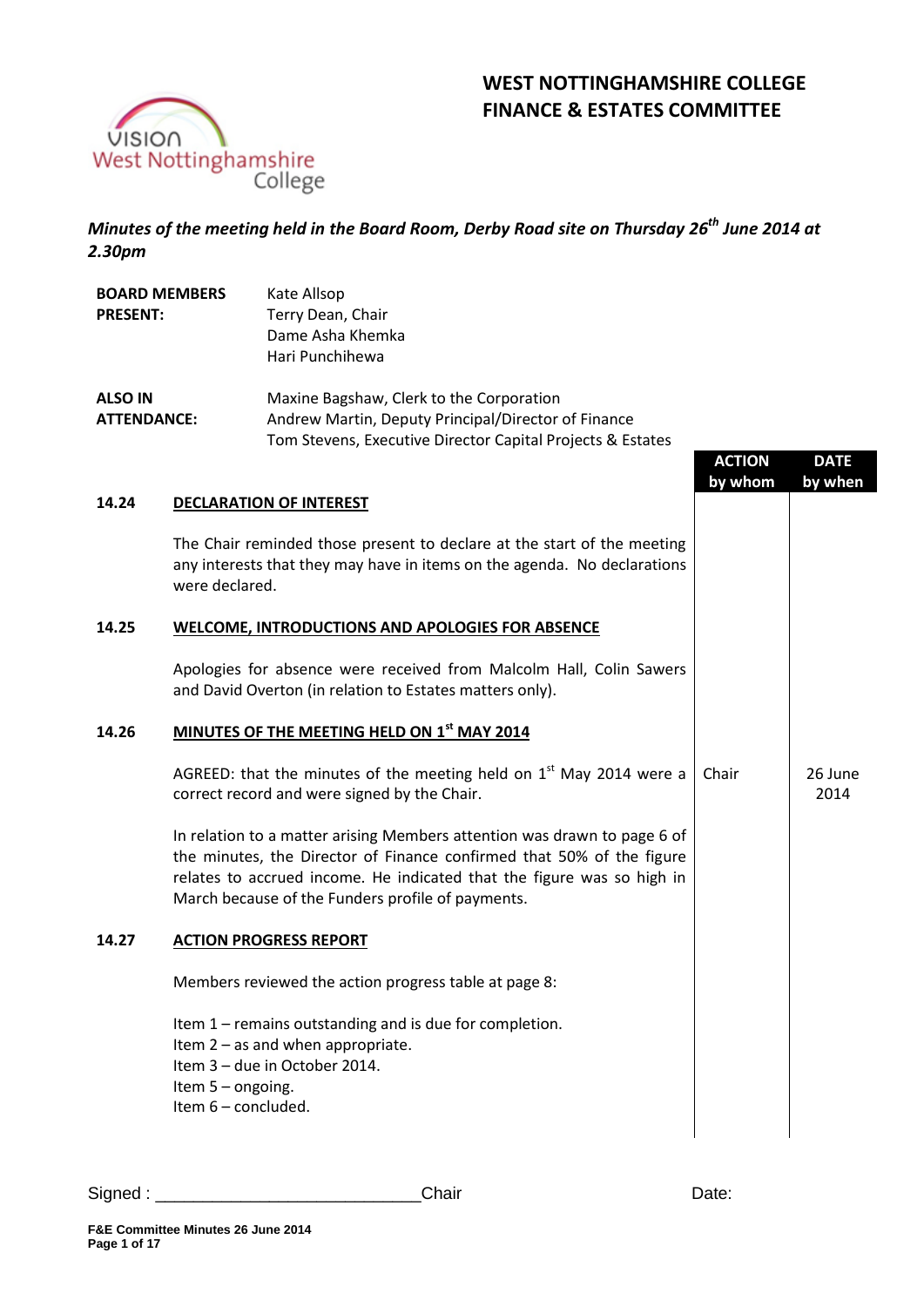AGREED: to note the update provided.

#### **14.28 PROPERTY STRATEGY UPDATE**

The Executive Director introduced this item and updated Members on key matters:

1 – Cladding Six Storey Tower and other buildings

- All works to Tower are completed and sails installed. Supplementary up lighters to the four corner elevations have been ordered. All higher level lighting is installed to enable scaffolding to be dismantled.
- Main entrance to remain closed until scaffold dismantled and the link bridge refurbishment complete.
- Three storey block all cladding panels on site, installation scheduled for  $14<sup>th</sup>$  July 2014 completion.
- Cladding programme financial overview. Overall expenditure to end of April 2014 is £3,238,500 (less 3% retention £85,212), £3,153,288 which equates to 91.5% of the total £3,535,902 construction costs. Programme on budget but excludes any potential claim by Contractors for change in design to sails.
- 2 Engineering Innovation Centre
	- Section 1 completed as scheduled for Fabrication & Welding on 28<sup>th</sup> April for Students.
	- Completion of section 2 went as planned and is now handed back to the College. Work still to do includes external work to car parks, installation of ICT, furniture and engineering equipment, this work will progress through July with a target completion of  $27<sup>th</sup>$  July.
	- Installation of 350 KVA electricity substation scheduled for completion, however, it is not fully resolved. It is likely to be the case that the College will not have full supply until December 2014, in the interim period Energetics will provide generator and diesel at their own expense.
	- Engineering programme financial overview overall expenditure to end of April is £1,934,105, which equates to 73.6% of total construction costs. Programme is on budget.
- 3 Further education condition fund
	- The College has been allocated £500k for improvements to the Estates, part of which will be used on improvements to the heating system at Derby Road. Specification of works has been tendered and a separate report is to be discussed under confidential matters later in the meeting.
- 4 Studio School
	- Lease and building contracts agreed and signed by all parties.
	- Contractors are now on site.  $1<sup>st</sup>$  September is the deadline for opening; although unfortunately because of the delay in the

Signed : \_\_\_\_\_\_\_\_\_\_\_\_\_\_\_\_\_\_\_\_\_\_\_\_\_\_\_\_Chair Date: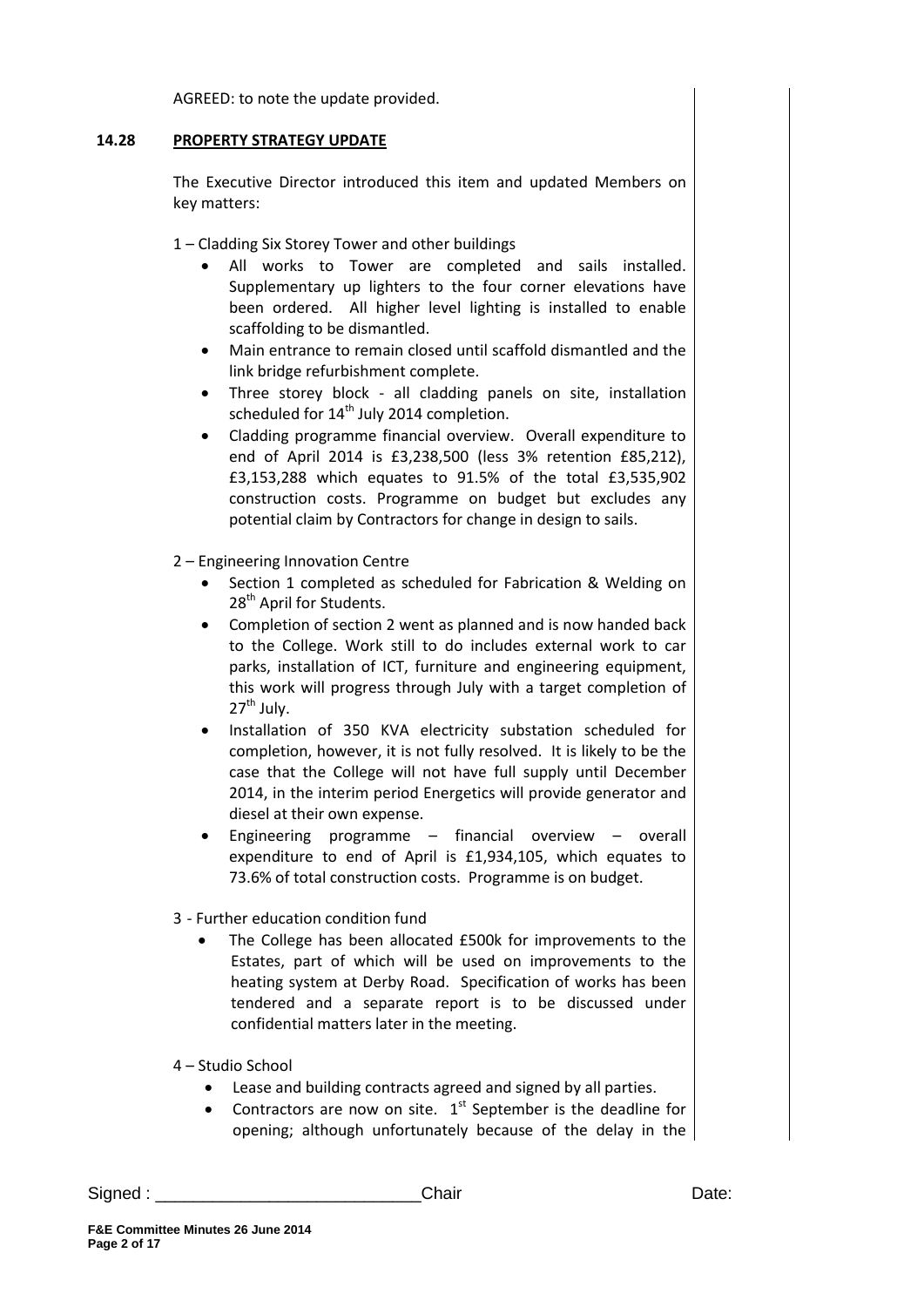| construction programme there will still be work to be done on<br>site in September. This is planned to be completed with as little<br>disruption as possible.                                                                                                                                                                                                                                                                                                                                    |             |                  |
|--------------------------------------------------------------------------------------------------------------------------------------------------------------------------------------------------------------------------------------------------------------------------------------------------------------------------------------------------------------------------------------------------------------------------------------------------------------------------------------------------|-------------|------------------|
| 5 - Visual Arts - Construction progressing to schedule.<br>Mezzanine floor is constructed, one week is allocated for fit out<br>and relocation of Staff. Visual Arts are scheduled to move into<br>the new centre week commencing $8th$ September 2014. It was<br>acknowledged that this is a very tight programme but it is<br>currently running to time.                                                                                                                                       |             |                  |
| 6 - Vision Workforce Skills<br>Of the 31 sites three are still to be assigned, (Southampton,<br>٠<br>Coventry and Wolverhampton). The most recent strategic review<br>of the property confirmed an agreement to reducing the portfolio<br>to two operating sites.<br>VWS is exiting from nine properties in August/September 2014.<br>٠<br>Break notices have been issued on all of the properties.                                                                                              |             |                  |
| In general discussion the Principal took the opportunity to remind the<br>Committee of some original reservations regarding the design of the<br>tower cladding and the crown. All acknowledged that the building now<br>looked amazing and the Principal was pleased that it has transformed the<br>College in the way that she had originally envisaged. Scaffolding is now<br>coming down and there is an increased opportunity to see how dramatic<br>the building looks.                    |             |                  |
| In relation to the link bridge, Members were advised that brown stains<br>have been observed to the side of the bridge, these have been caused by<br>an unforeseen reaction to the sealant laid on the bridge between the<br>structure and paving slabs with special phosphorous paint used on the<br>columns. It was initially a concern that the bridge may need to be rebuilt;<br>however, Contractors are now confident of securing a resolution and the<br>bridge should be open next week. |             |                  |
| The Principal raised a concern regarding the bus shelters at the front of<br>the building. It was confirmed that these are the responsibility of the<br>County Council and not the City Council; the Principal raised the question<br>whether anything could be done to change and upgrade these as they are<br>clearly now out of kilter with the quality of the new build. Kate Allsop<br>confirmed that she would try and progress this matter on behalf of the<br>College.                   | Kate Allsop | <b>July 2014</b> |
| In relation to the VWS property portfolio, all acknowledged that June to<br>September would be a very busy period for the Team as premises are<br>exited.                                                                                                                                                                                                                                                                                                                                        |             |                  |
| AGREED: to note the update provided.                                                                                                                                                                                                                                                                                                                                                                                                                                                             |             |                  |
|                                                                                                                                                                                                                                                                                                                                                                                                                                                                                                  |             |                  |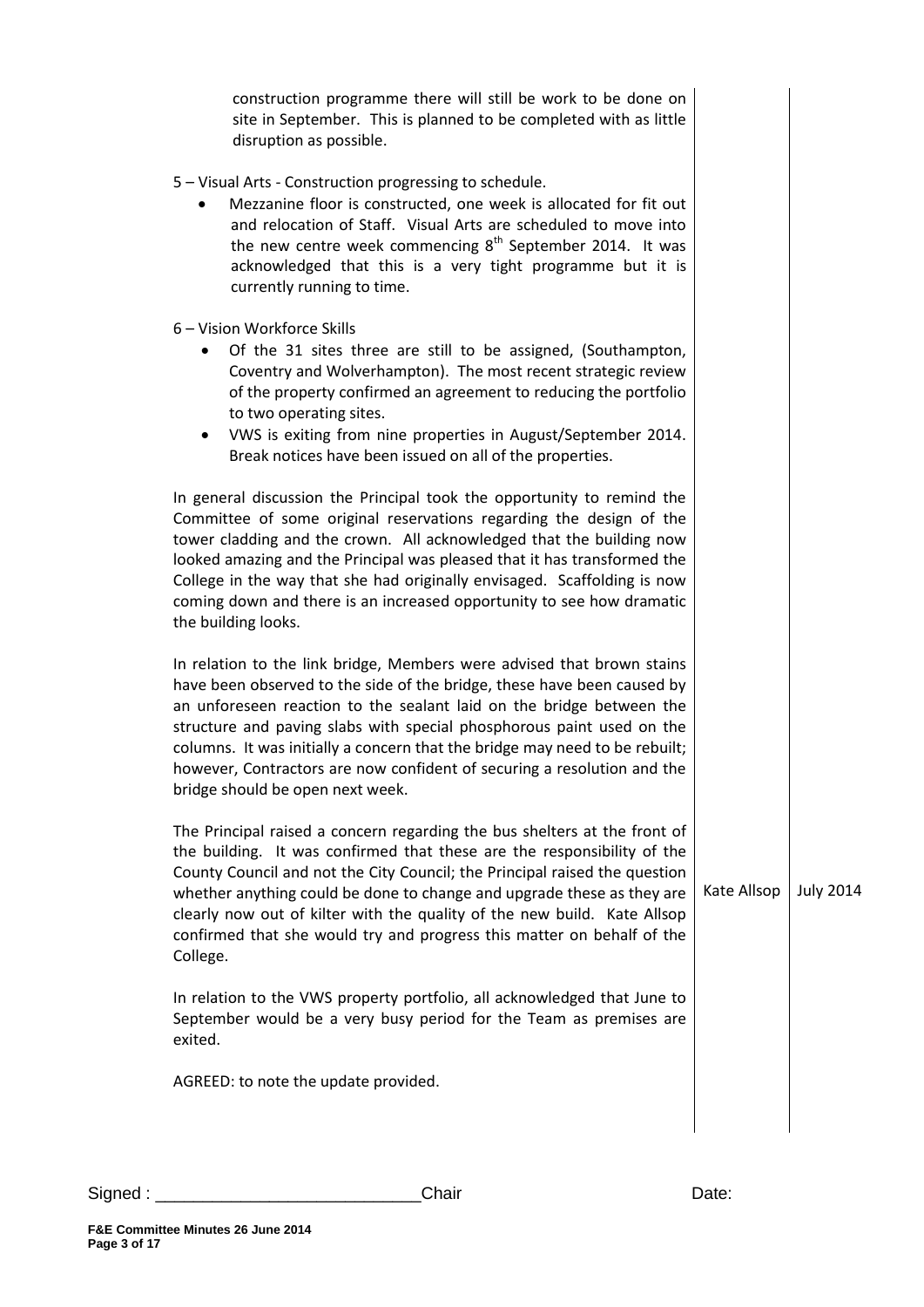## **14.29 LONG TERM MAINTENANCE**  The Executive Director introduced this item and summarised some key items: • Planned and reactive maintenance budget for 2013/14 was £600k. Expenditure to  $31<sup>st</sup>$  May for reactive was £321,828.72 and planned £167,327.69. Anticipated expenditure at the end of the academic year (2013/14) for reactive is £390,701.46 and planned £167,327.69. These will be within budget. Maintenance budget for 2014/15 is adjusted to take into consideration consolidation of estate and budgetary constraints. Reactive maintenance for 2014/15 to reduce from £400k to £325k, this assumes general closure/disposal of Chesterfield Road, Thoresby Street, Sovereign Way, Acorn Way, Regent Street and Woodhouse Road Bay 6. Planned maintenance budget of £197k proposed to comprise upgrade of fire alarm system to six storey tower, three storey block, LRC and Enviroblock estimated at £160k. Members were advised that whilst a tender exercise has been undertaken in relation to this work the Team are not confidently able to recommend a contractor at this time, however they are confident that the work required can be achieved for under £160k. To be in a position to adequately progress matters it was noted that there is a need to award the contract and on this basis the proposal was made to delegate authority to the Principal to make an appointment for a sum under £160k. Members were happy to support the proposal and it was agreed that a report on the tender process will be provided at the next meeting. AGREED: to approve delegated authority to the Principal to award the contract to upgrade the fire alarm system to six storey tower, three storey block, LRC and Enviroblock at a maximum figure of £160k. Derby Road fire – recommendation to implement following review of fire incident. Digital radios to replace analogue at £12k and central barrier from rear steps LRC at £900. Condition survey of estate to be undertaken in November 2014. Most recent survey in 2010 prior to estate refurbishment and modernisation. Audit recommendations to conduct a new survey on completion of approved accommodation plans. Estimated cost of £25k. Members took the opportunity to review the reactive maintenance schedule at 2.2 and questioned why there had been increases, particularly in relation to Ashfield College, Thoresby Street and Station Park. The Committee asked that the expenditure at Station Park be analysed in more detail as they were of the view that as a relatively new facility there shouldn't be a requirement to spend £33.5k on reactive Executive **Director** Executive Director Sept 2014 Sept 2014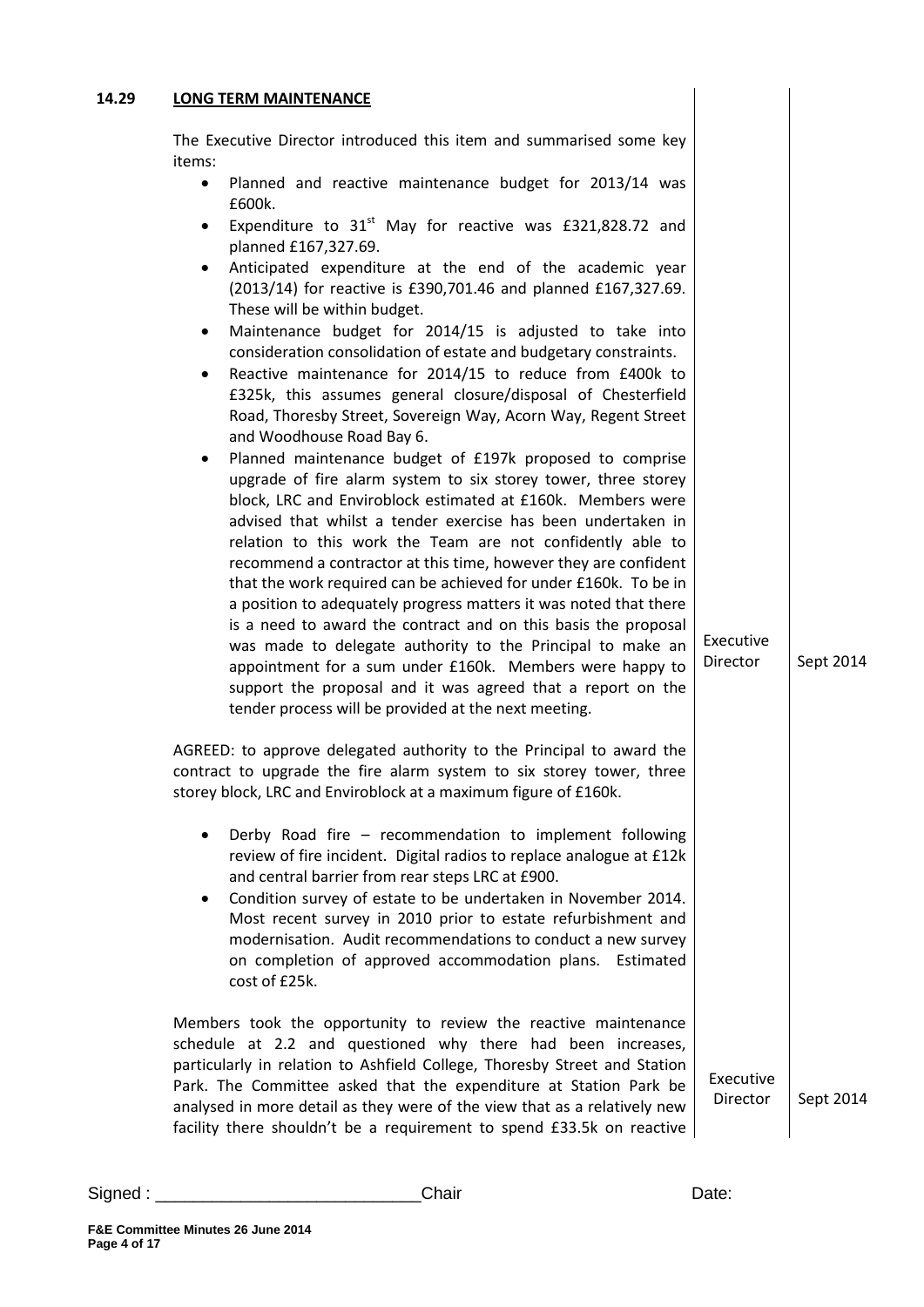maintenance.

Governors, whilst requesting greater clarity regarding the increases did acknowledge that it was a very difficult process to accurately assess reactive maintenance. It was noted that the actual expenditure to  $31<sup>st</sup>$ May 2014 is £80k under spend. Given the point in time in the year it was generally acknowledged that the remaining £80k was unlikely to be required in the next two months and therefore, there was likely to be an under spend in this area.

Governors expressed some surprise that the planned maintenance is less than reactive. Some indicated that they would expect it to be the other way round. On closer review it was felt that there were some items within the reactive budget which could be considered planned, eg, service contracts. The Executive Director was asked to move these from reactive to planned so that the Committee could better understand the spread of known work against those 'surprises' that happen throughout the year.

In relation to the proposed budget for reactive maintenance at Station Park, estimated at £30k, the Committee felt that this needed closer review. In relation to the condition survey Members questioned whether this was necessary now. The comment was made that this money could be used elsewhere. The Executive Director confirmed that he would review the possibility and implications of putting off the survey by one to two years.

AGREED: to note the update provided.

#### **14.30 FINANCE REPORT TO APRIL 2014**

The Director of Finance introduced this item. The Committee commented upon the size of the font utilised in the executive summary. All acknowledged that it was a creative way of producing the report to a maximum size of an A4 sheet.

- April has delivered an improvement in the financial performance of the group (excluding VWS) generating an operating surplus before interest and depreciation of £1,517k for the first nine months of the year. This compares to the forecast of £1,173k and the prior year result of £1,049k.
- The old group position continues to be affected by the performance of Work Place Learning within the College, which is £327k behind forecast contribution. This is offset by continued underspending within pay (£137k in month), a write back from the balance sheet for accrued partner liabilities and a strong performance of bksb, which generated a £956k surplus before depreciation in the year to date.
- Including VWS, the College group result before interest and depreciation is a loss of £1,933k, with the VWS loss of £3,463k in the nine months to date being substantially worse than the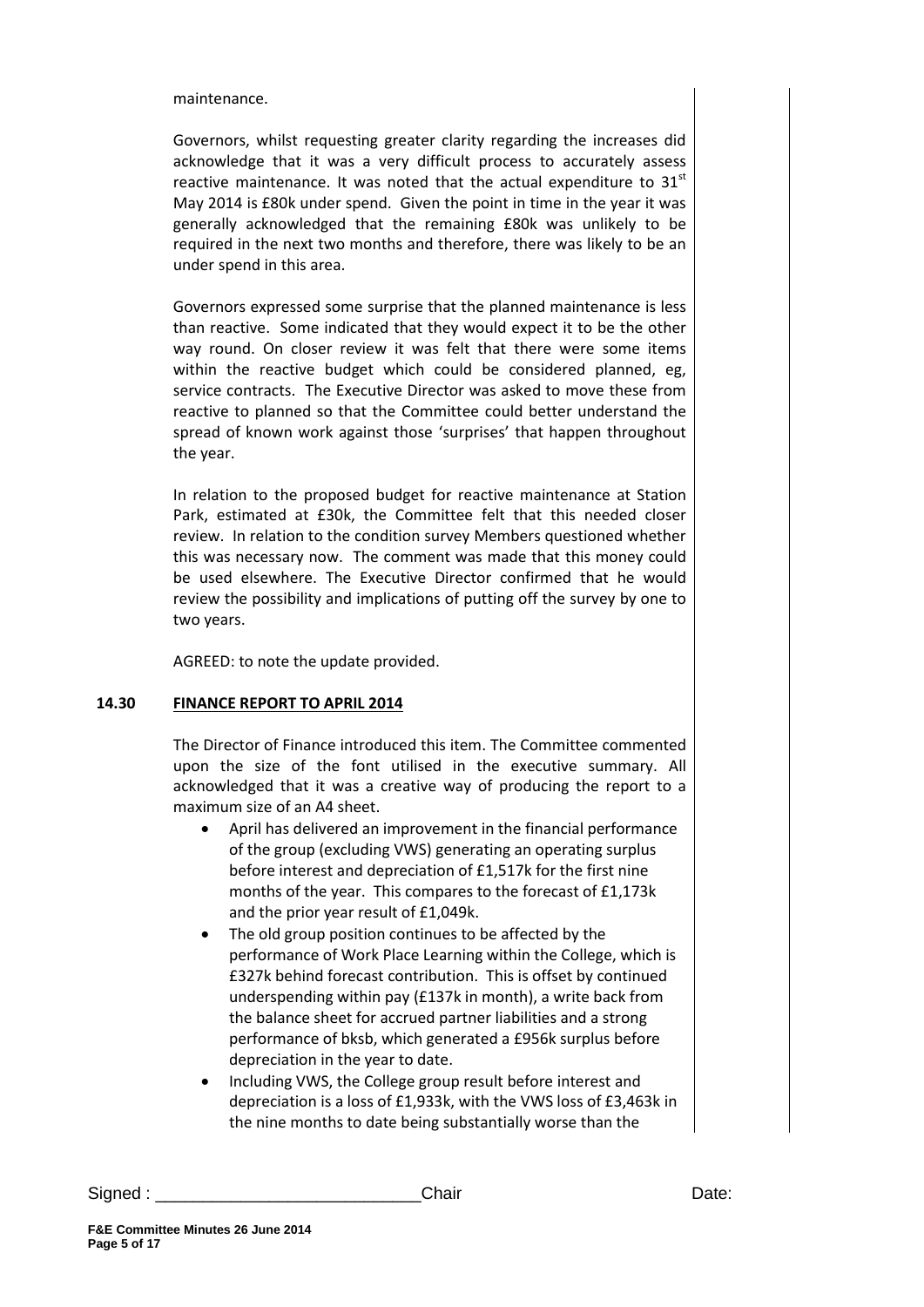approved forecast position. The in month improvement in VWS being the result of the clearing of old accruals and therefore a one off and not an improvement in underlying performance. The implementation of actions are underway to address the VWS trading losses.

- The College has generated a surplus of £584k before interest and depreciation in the year to date , which is £299k better than forecast, and better than the prior year loss of £77k. The month of April however, was £450k better than forecast . This though was substantially due to the clearing out of old provisions related to partners, and a revision downwards of the estimated percentage partners will be paid in line with reports presented to board in April.
- Excluding these changes College in month performance was in line with forecast.
- College income was £1,404k behind forecast at £40,763k for the year to date and £998k behind forecast for the month. The main adverse variance is now adult apprenticeships ( £ 931k adverse for the year to date). If the level of performance in April continues for the remaining 3 months of the year only £12,515k of adult apprenticeship income will be generated, £2,223k below forecast .
- 16-18 apprenticeships continue to perform below forecast with an adverse variance of £454k for the year to date. College own delivery has weakened over the last few months and is now below phased forecast by £210k, £55k of which is in the month.
- The adult skills budget income is below forecast by £1,724k for the year to date, with a £1,023k under performance in month, as forecast income increased markedly in month. Within this programme, FE Adult Learner Responsive income has begun to slow down markedly in the period although Adult Apprenticeship activity is not increasing.
- There were favourable variances within Educational Contracts (£435k) as a result of partner activity of ESF contracts (although at a very low margin) and other income £336k. The college is taking steps to increase margin within the ESF partner activity for 2014-15.
- Pay costs are £183k below forecast. There are favourable variances in all areas apart from Sessional Teaching , Temporary Staff and Other Sessional budget lines. Overall teaching staff (teaching staff and sessional teaching staff ) was £110k below forecast at £8,091k. Work Place learning continues to overspend on pays costs with an adverse variance of £85k. No other school had a significant adverse variance.
- Non-pay costs are better than forecast by £1,535k as a result of a favourable variance on franchise provision costs of £1,941k. Excluding franchise costs, non-pay is £406k worse than planned, the main overspends being in other operating expenses( £285k adverse, which relates to ESF partner payments) , administration and central services (£327k adverse) and Exams (£34k adverse).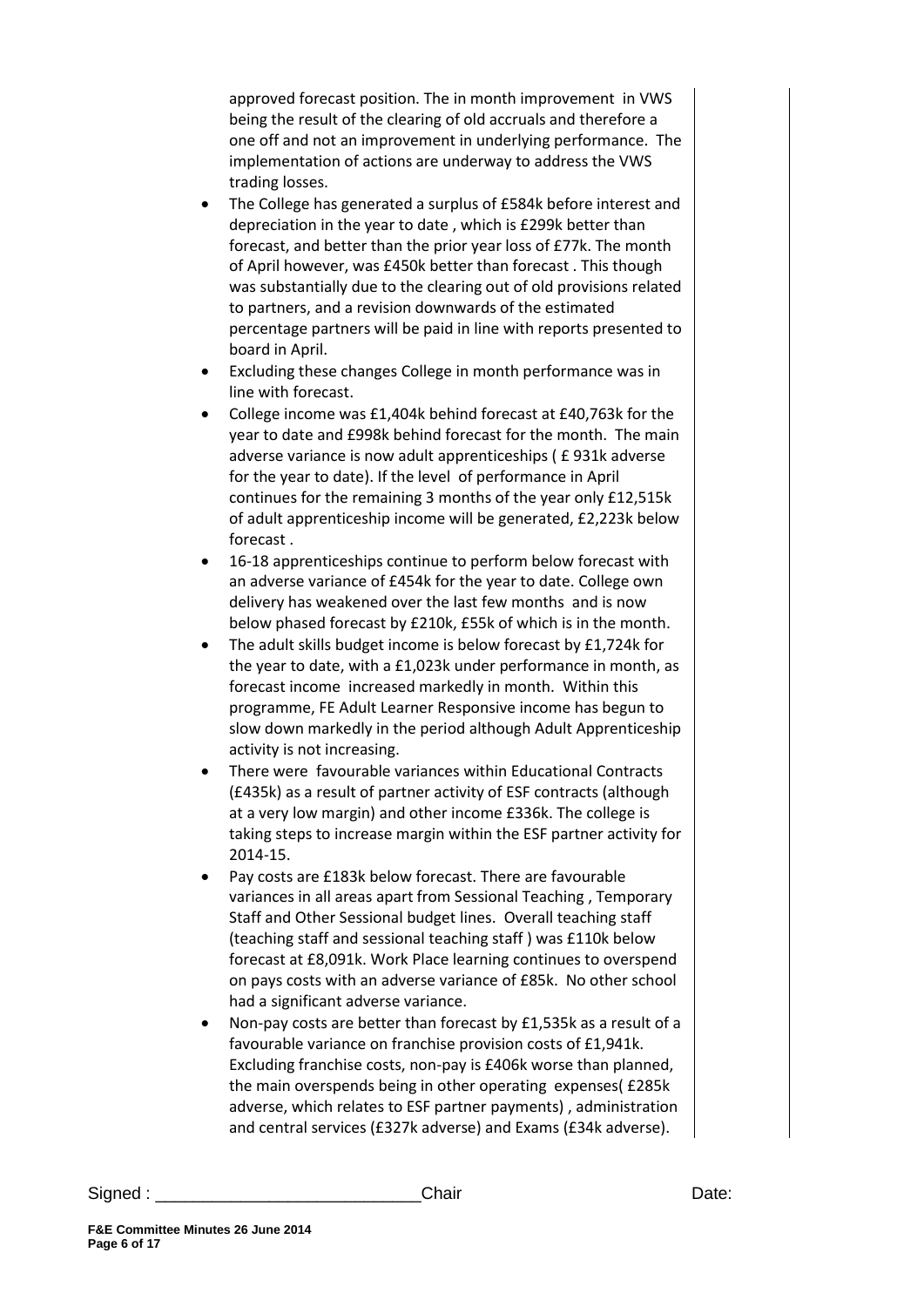The most significant favourable variance is maintenance costs.

- Most schools of learning are now close to phased forecast the only exceptions being a £61k adverse variance in Lifestyle Academy and a £61k favourable variances in both Care & Education Studies and Construction and Building Services.
- Weaker financial performances are the 27.4% contribution made by Business Professional & Continuing Education; and the 25.8% contribution of Lifestyle Academy. Academic, Public Services & Sport Studies continues to produce a strong contribution of 44.1 %. All other schools made contributions between 33.9% and 36.4%. Work related training produced a margin of 17.8% for the year to date, short of the forecast target.
- Vision Workforce Skills performance continues to be poor (a loss of £3,451k before depreciation) mainly as a result of the lower than planned 16-18 apprentice income, whilst fixed costs retained to deliver these courses remain high (property occupation). Although generating a surplus in month due to removal of old balance sheet accruals, the result is still short of forecast (YTD: £2,845k loss) and will worsen in the remaining months of the year.
- Bksb continues to perform well as a result of consistent growth and strong cost control. The surplus, before depreciation, for the year to date at £956k is above forecast by £76k. Total Income at £1,918k is just below plan of £1,962k.
- Vision Apprentices is producing a loss of £23k, £31k worse than forecast due to the substantially lower than planned income, consistent with the college sales performance in apprenticeships.
- Group borrowing was £17m at the end of April 2014, a draw down of £8.5m since last financial year end. This has incurred interest costs of £447k in the first nine months of the year. Group short term solvency has improved from year end (by £1.427m)as a result of the financing drawn down and receipt of £1.503m of deferred capital grants more than offsetting the capital expenditure of £5.690m and group loses for the year to date.
- Cash balances excluding VWS at £12.981m are £6.339m higher than forecast, with a significant reduction in month as a result of payments for building works . Cash balances for the group stood at £14.247m

In general it was acknowledged that the poor performance for the year is as a result of income being under expectations, particularly in relation to adult apprenticeships.

AGREED: to note the content of the Finance Report to end April 2014.

## **14.31 2013/14 PROJECTED YEAR END POSITION**

The Director of Finance introduced this item and summarised the expected position.

Signed : \_\_\_\_\_\_\_\_\_\_\_\_\_\_\_\_\_\_\_\_\_\_\_\_\_\_\_\_Chair Date: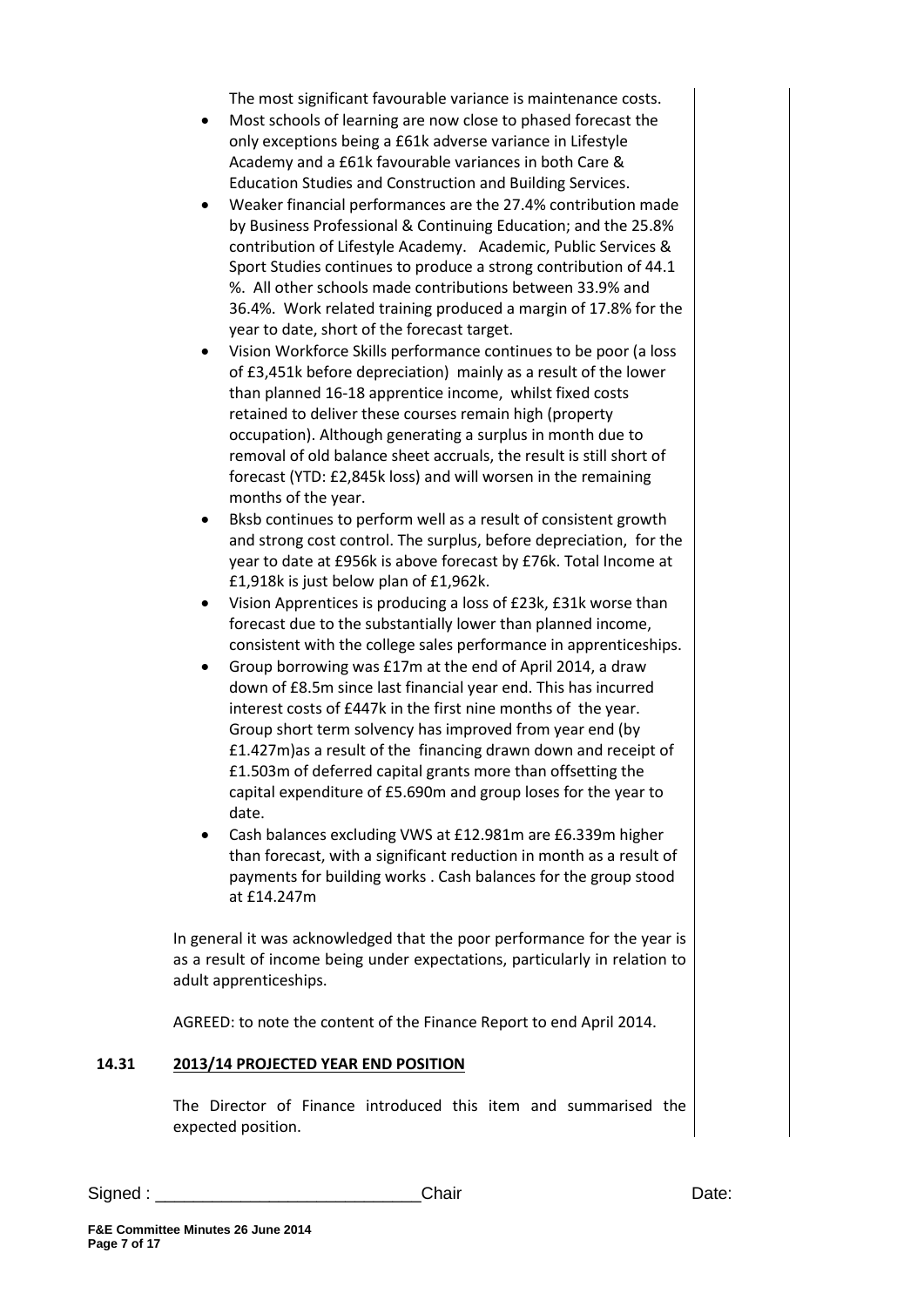- The College reviews and monitors budgets throughout the year but specifically in January, performs a formal mid year review of the financial performance against budget and the prognosis for the remainder of the financial year.
- For 2013/14, the College Group consists of the College and three trading subsidiaries; bksb, Vision Apprentices and Vision Workforce Skills. The two former Safety Plus companies are not trading but hold insignificant transactions following the decision to wind the business down.
- In January 2014, the College and College companies undertook a formal review across all areas of activity in light of the performance up to that point. In March 2014, the Finance & Estates Committee received this mid-year reforecast. At this point the inclusion of Vision Workforce Skills followed a third in year forecast following challenging operating conditions and a need to implement further restructuring.
- Subsequently, VWS has performed worse than forecast and a decision has been taken to close the business down and merge residual viable activity into the College programme from 2014/15 onwards.
- Separately, the College and its other subsidiaries have reported financial performance against this reforecast position and as the year is coming to a close, this report sets out the anticipation of the end of year result for the College Group.
- This end of year forecast has been prepared to concentrate on the operating position of the College and its group companies.
- The current expectations for the end of year result indicate that the outcome for the year will be poor following the large scale losses incurred within Vision Workforce Skills and the weaker than expected performance of the College.
- Whilst the group performance before VWS is weaker than expected, the overwhelming impact on the result from VWS cannot be overlooked and underlines the urgency with which the decision to close the business and transfer viable activity into the College.
- Before VWS, the old College group would have produced an operating deficit for the year after interest and depreciation of £288k. Before Interest and Depreciation this would have been a £1.837million surplus.
- The journey from original budget through to mid-year forecast and end of year forecast indicates a failure of VWS to deliver the activity volumes required and a switch by the College into securing the activity through more external partner delivery and more resulting non-pay costs.
- Whilst the VWS management has sought to control costs, the vast fixed nature non-pay charges and limited flexibility within which to remove significant pay costs has led to the large trading losses.
- College performance is expected to remain in line with the midyear forecast which was impacted by the weak performance

Signed : \_\_\_\_\_\_\_\_\_\_\_\_\_\_\_\_\_\_\_\_\_\_\_\_\_\_\_\_Chair Date: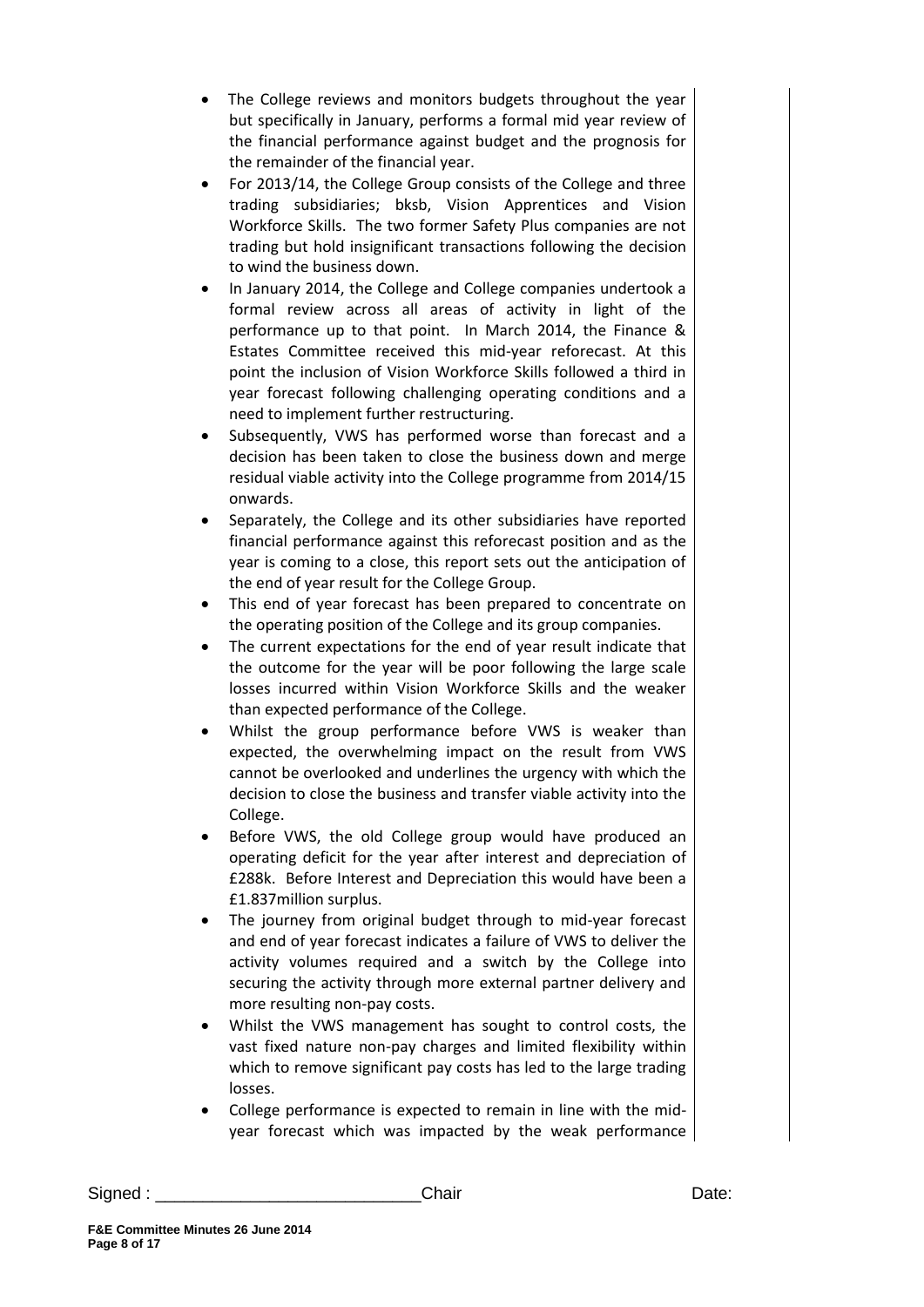within work related training compared to budget against which restructuring changes were made. From this point on a recovery in performance was not possible.

- Bksb has delivered another strong performance and will once again exceed both the original budget and mid-year forecast operating surplus, providing £1.182million of surplus to the group.
- Vision Apprentices has stagnated in year and struggles to increase the volumes of ATA trainees over and above the current volumes of between 55-60. Expenditure committed to boost learner engagement has resulted in the small forecast operating surplus moving to a small operating deficit for the year.

In general discussion it was acknowledged that VWS performance has dominated the results for the full year. The most significant influencing factor was poor recruitment. In relation to Vision Apprentices the Company is simply not seeing the expected ATA volume numbers. Bksb shows a usual pattern of performance with a general trend of improvement.

- The biggest difference in the year is the failure of VWS particularly in relation to 16-18 Apprentices.
- The performance for Vision Apprentices calls into question its future role, aim and function as it is just not getting the numbers required.
- The figure for Vision Workforce Skills shows the restructure position.
- Total non pay expenditure is higher than forecast because of the increased partner costs.

In general it was acknowledged that this has been a very poor year and the accounts will reflect this.

In reviewing the table at page 38 Governors commented that at midyear VWS had seen a big reduction in income, Governors felt at that time they would have expected to see a bigger pay cost reduction scheme as a result. The Director of Finance confirmed that there is some inflexibility in relation to the structure but with hindsight it was acknowledged that the Senior Team could have acted sooner.

AGREED: to note the update provided.

## **14.32 DRAFT BUDGET 2014/15 & FINANCIAL FORECAST 2016/17**

- The Director of Finance introduced this item and confirmed that colleges are only now required to do a two year forecast and that is the basis upon which the information is provided.
- The College and College Group budget for 2014/15 has been developed according to the planning and allocation processes set by the sector regulators aligned to changes in Government priorities for the public funding of further education. Alongside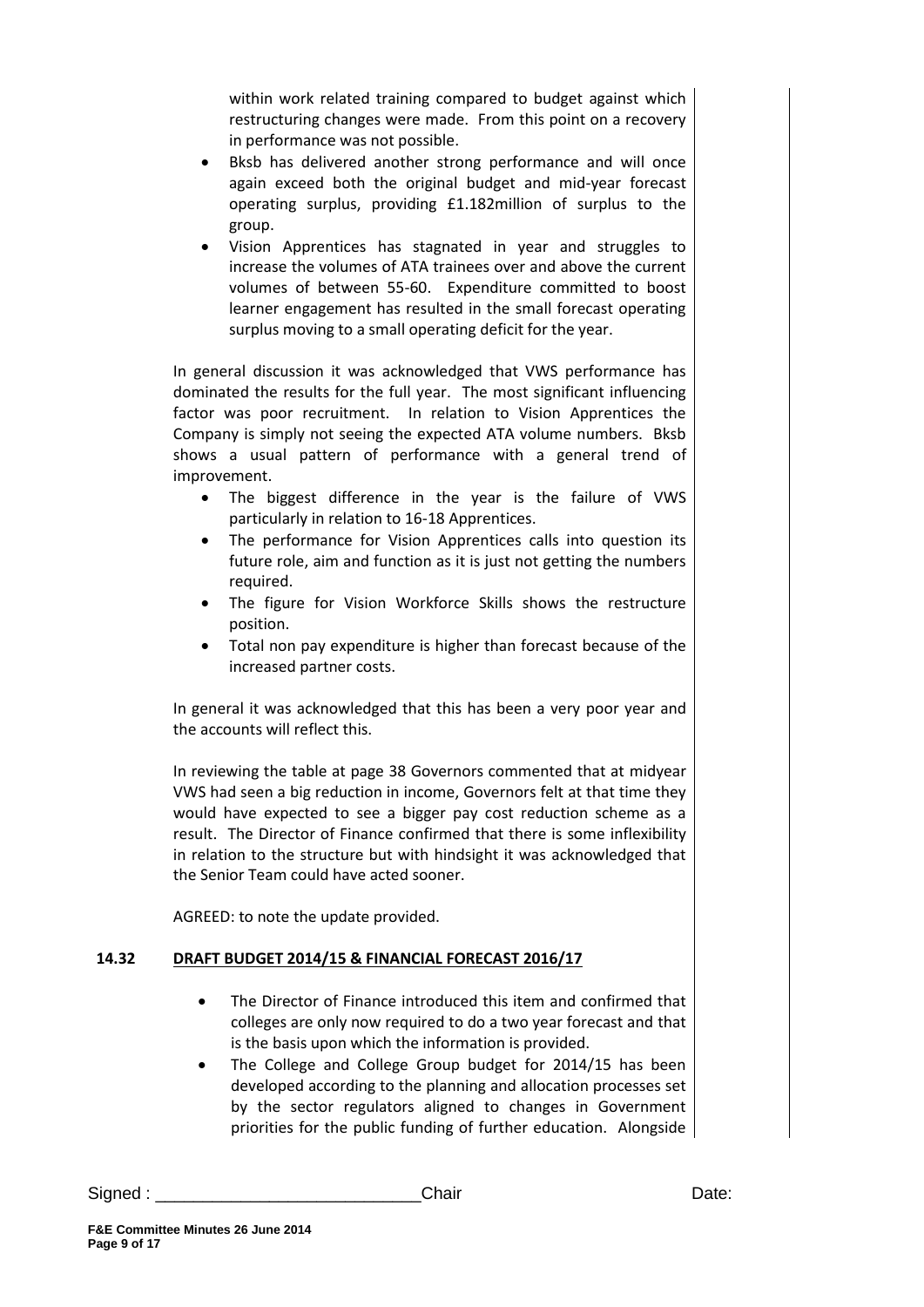the external processes, the College continues to implement its business plans, and invest in on site facilities supported by commercial borrowing in order to provide an outstanding and attractive student experience.

- For 2014/15 the real impact of reducing public expenditure and a falling cohort of 16-18 learners is beginning to have an impact through the application of downward pressure on publically funded income levels and presents a challenge for the sector and the College for the period ahead. The Board has received information setting out the Colleges final funding allocations providing a comparator to the current year at its recent meetings.
- For 2014/15, income budgets are based on curriculum plans with sufficient contract capacity to meet the income budgeted level.
- The adult skills budget increased substantially since the creation of Vision Workforce Skills with the allocation around double what it otherwise would have been. With the adult skills programme, the College must deliver £16.5million of adult apprenticeships. Failure to meet this target will compromise the future allocation process and may adversely affect the Colleges funding position.
- Additional Learner Support is now into the second year of split funding between the Education Funding Agency (EFA) and the Local Authority. By and large this has worked well although the statistical data supporting the EFA elements of the allocation have improved resulting in an allocation of around £300k lower than the 2013/14 financial year.
- Some variability and risk for the Local Authority element exists (£995k) which is always subject to student recruitment in September so the budget has been set based on current levels which are likely to be similar to those recruited in September.
- Higher Education programmes are now substantially funded through student tuition fees with the residual £507k budget being the Student Opportunity and Widening Participation allocations.
- Commercial income levels from the salons and restaurant has been budgeted at levels which provide a stretch from current activity. For hair & beauty income will be £91k and for the restaurant £130k.
- Additional income from the introduction of Free School meals will be provided through a cashless catering system and boost the throughput in our student catering facility raising income from £485k to £621k.
- The ESF programme running in parallel for NEET and Skills Support for the Workforce (SSW) will see a further increase in income levels in 2014/15 compared to the current year as income has grown particularly in the second half of the year.
- The College pay budget has been set following the confirmed establishment being reviewed by each budget holder and aligned with the operational delivery plans for the year. Pay budgets are modelled in some detail at employee level taking into account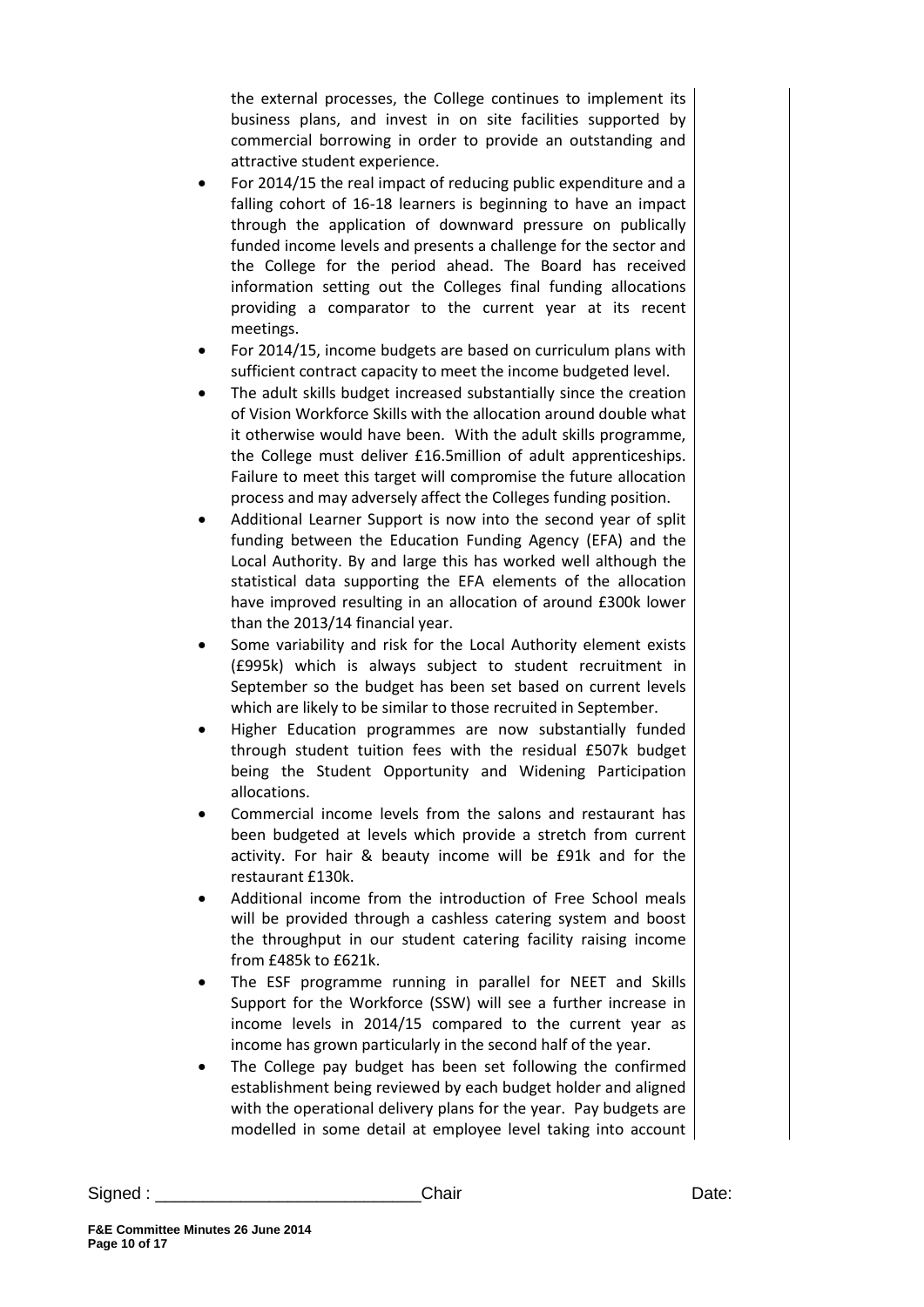changes to NI and pension costs and includes the policy of automatic increments built into the proposed pay budget costs.

- Changes to Pension contribution for LGPS have been included in the underpinning assumptions for the 2014/15 financial year at a rate of 11.9% (13.4%) with a one off annual historic charge of £179k.
- Negotiations around pay settlements are concluded within the sector usually at some point leading up to Christmas.
- Pay budget for 2014/15 now includes the impact of transferring in the residual delivery staffing from Vision Workforce Skills within the combined work related training programme.
- Total College non pay costs for the 2014/15 budget of £29.1million continue to be dominated by the costs payable to partners in relation to the delivery of the work place learning provision at £15.1million.
- Clear assumptions of the composite costs of partner delivery have been made which include classroom delivery at 70%, Adult Apprenticeship delivery at 78% and 16-18 Apprenticeship delivery at 80%. A range of payment levels will be set across partners with differing capability and support needs which will require careful planning and monitoring in order to achieve the composite budgetary cost outcome for the partner programme.
- In general, non-pay budgets have been set at levels comparative to current mid-year forecast levels with the addition of targeted saving which amount up to £1.1million across College budgets. This includes around 40 individual targeted measure for non-pay cost management each of which have been allocated to a member of the Executive Team.
- Agreed budget have been brought across from the ex VWS provision in order to support the activity levels anticipated.
- Energy costs continue to rise with expected costs for gas and electricity of £601k (MYF: £492k) as the running costs for the new estate are not currently showing clear evidence of greater efficiency. Space reductions will be evident from 2014/15 and this may provide unbudgeted opportunities for cost savings in this area.
- In line with the changes to the estate, security costs are expected to be much lower at £94k removing and combining the need to manned guarding as better monitoring and a smaller more efficient building footprint come on stream from September 2014.
- The removal of the VWS call centre function has led to the budgeting of a resource to secure leads from brokerage organisations.
- Maintenance costs are expected to reduce into 2014/15 for the estate.
- Partnership costs for the ESF programme will be higher.
- Premise rental costs will be lower.
- Exam and registration costs of £949k will be higher in 2014/15 than the current financial year due to the merger of BWS activity

Signed : \_\_\_\_\_\_\_\_\_\_\_\_\_\_\_\_\_\_\_\_\_\_\_\_\_\_\_\_Chair Date: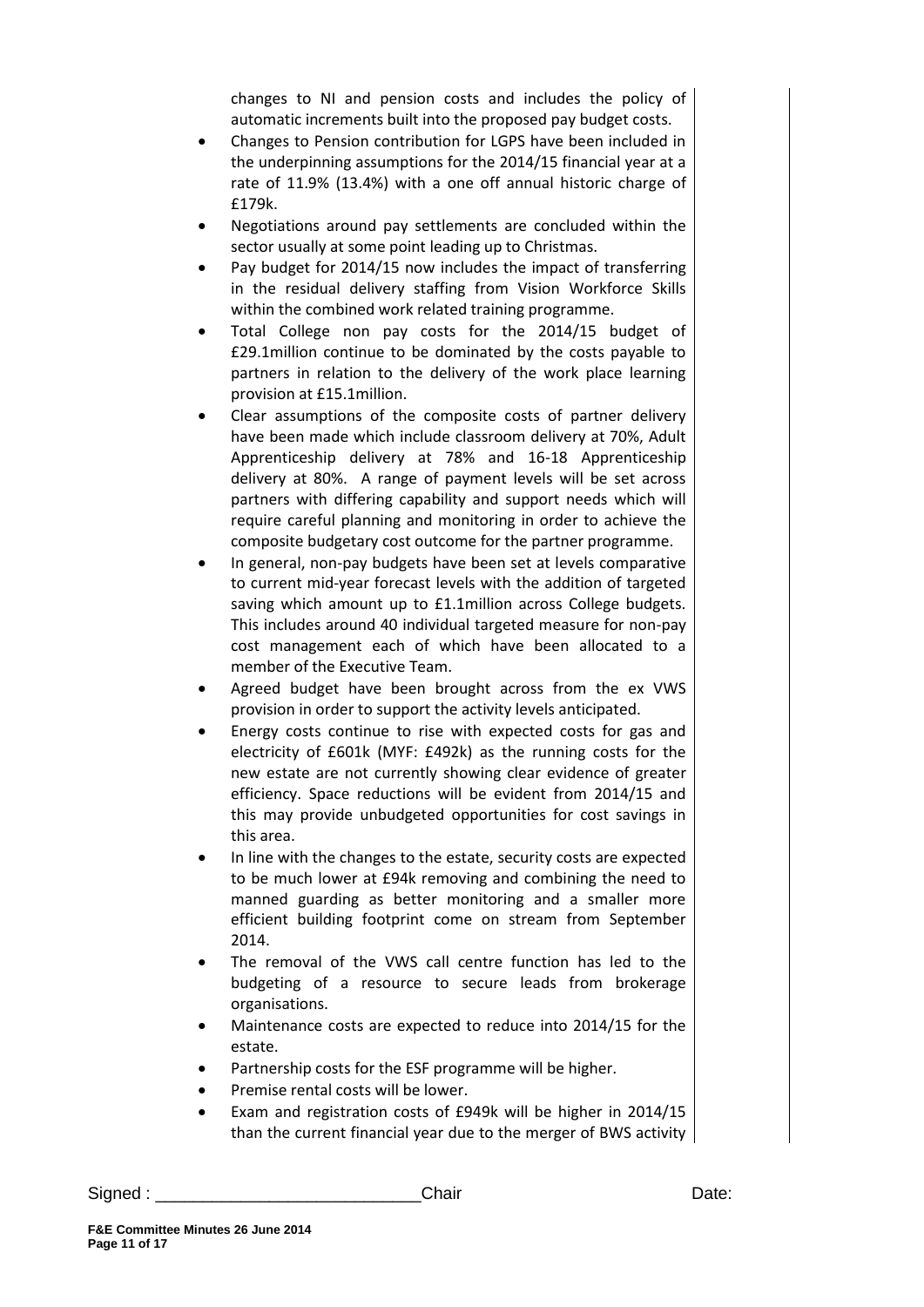to form a much larger Work Related Training programme. All costs are linked to volumes for both classroom and work based delivery.

- Depreciation costs of £1.52million are higher than the current year as all building will be brought into use in September 2014. Increases in buildings depreciation are offset by a slight reduction in computer and equipment depreciation charges as significant past investment washes through.
- The proposed budget for the College for the 2014/15 financial year will provide an overall operating surplus before FRS17 charges of £58k on income of £55.5million.
- Depreciation costs of £1.52million and interest charges of £747k bring the budgeted result before interest and depreciation up to a £2.332million surplus. This compares to the current year forecast where the current forecast assumes a 714k surplus at the same level.
- Now that the College has long term debt commitments on its balance sheet, the loan covenants are an important performance measure for the Board to monitor throughout the planning period.
- The College group balance sheet will change substantially after 2013/14 following the drawdown of the entire £17million borrowing facility and completion of the accommodation programme and the consolidation of the VWS losses of over £4million.
- Repayment of the loan will commence from August 2014.
- A further £2.0million of capital expenditure is anticipated in 2014/15 to complete the overall programme. This will bring the total capital spend to £30.97million including the £24million initially approved by Board.
- Cash values will fall to around £4.4million at the end of July 2015 as quarterly repayments of long term debt take hold before increasing in later part of the forecast. This is will return the College to normal operating cash levels following the capital expenditure and consolidation of VWS losses.
- Borrowing will have fallen through repayment to £15.52million by the end of the planning period (2015/16) when net current assets are forecast to have recovered to £1.38 million from a liability position at the end of 2014/15.
- Fixed Asset values will peak at £44.7million in 2014/15 following the completion of the accommodation programme. At this time, total net assets will be £43.9million with net worth increasing to £25million from the current 17.3million at the same time period.
- The proposed budget for 2014/15 includes the impact of the accommodation programme which will impact on the scoring of the Colleges financial health. This will result in an extended time period where the financial health will be classified as satisfactory driven particularly by the level of borrowing within the colleges finances. This rating will not change during the financial forecast period.

Signed : \_\_\_\_\_\_\_\_\_\_\_\_\_\_\_\_\_\_\_\_\_\_\_\_\_\_\_\_Chair Date: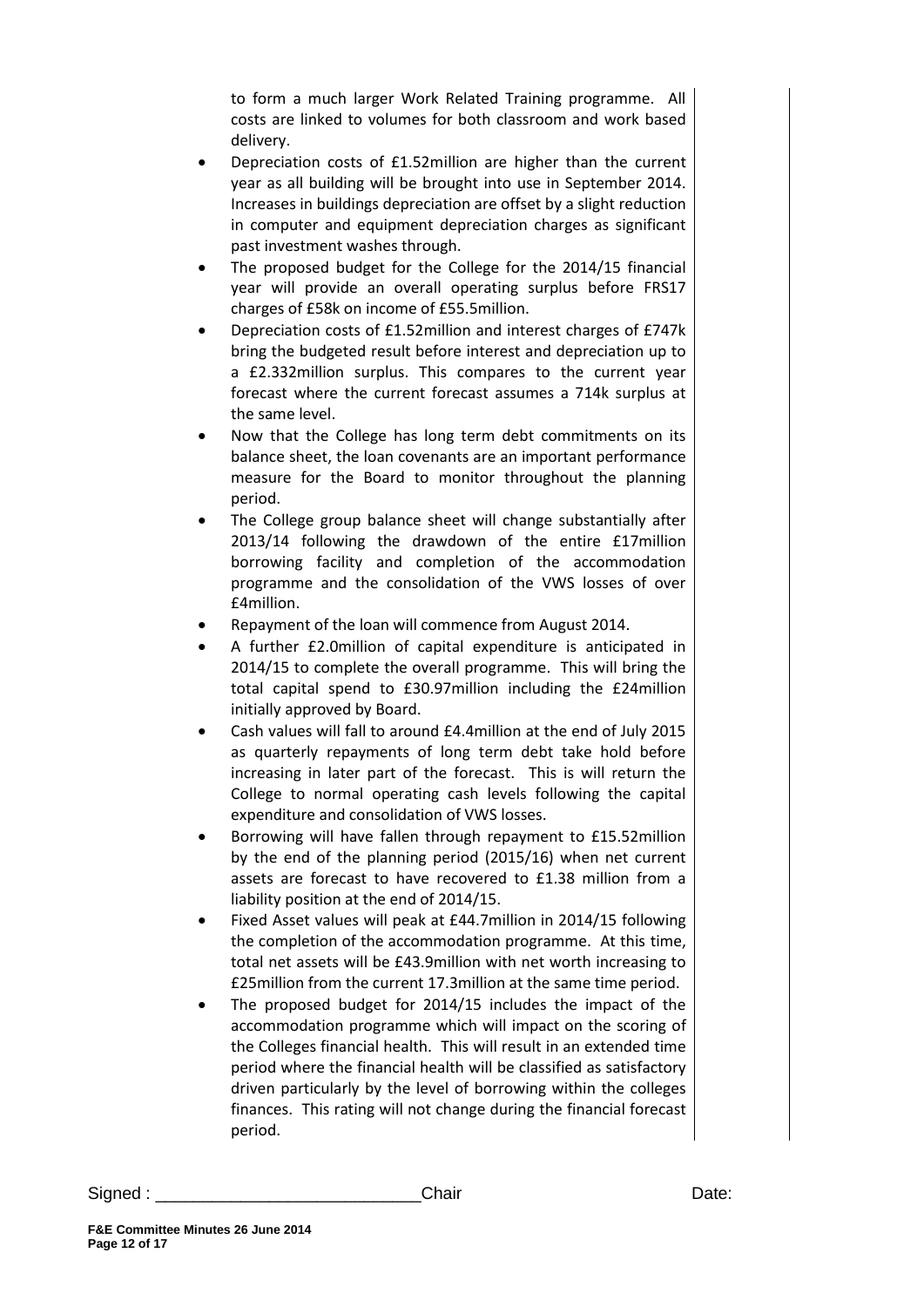The key risks are:

- The Adult Skills budget will continue to be managed and operated as a single budget but will include significant changes to the mix of provision. An expected reduction in 2014/15 will continue into the 2015/16 financial year and will provide further challenges in meeting the priority programmes of Government.
- The 16-18 apprenticeship programme has been a targeted growth area for the College for the past few years, but the impact of quality assurance management and learner engagement since 2011/12 has meant a refocus of the scale of growth that can be secured. A reappraisal of expectations of the size of the programme has been completed but will require continued attention to deliver the quality of outcomes desired. Future changes to all apprenticeship programmes will require the College delivery models to be changed in some areas to remain compliant with the funding model and this presents further risk to the engagement of learners and employers.
- The College must ensure that it controls its underlying costs in the delivery of its core planned programmes to 16-18 and adult learners, and develop and deliver improved efficiencies in its teaching and learning practises in order to provide some protection against cost pressures over and above those included within the forecasting assumptions. This will require specific focus from 2014/15 to deliver a programme to achieve targeted results.
- The College must continue to take opportunities to secure pay cost efficiencies available through staff turnover in order to control the overall pay budget across the institution. Failure to do this will result in further margin erosion and put at risk the affordability of the commercial finance included in the College finances.

In general review a number of comments/observations were made:

- The budget is reflective of the expectation of a fall in cohort because of demographics over the next two years.
- There is the expectation that VWS will be in a cost neutral position for 2014/15.
- The table at paragraph 10 compares what the College would have done in 2013/14 but excludes VWS impact.
- Paragraph 12 shows the budget assumptions with some key lines seeing reductions – 16-18 FE, adult skills budget, adult learner support, 16-18 apprenticeships, however, this is offset by some expected increases in ESF programmes.
- There is a need to continue to review exam and registration costs which are significant.
- What is really important for this Committee and the Board to monitor is the performance against bank covenants. It is critical for the next year not to have a deficit position as the covenants do not permit them in any two consecutive years.
- Page 48 shows the SFA and EFA assessment for the Group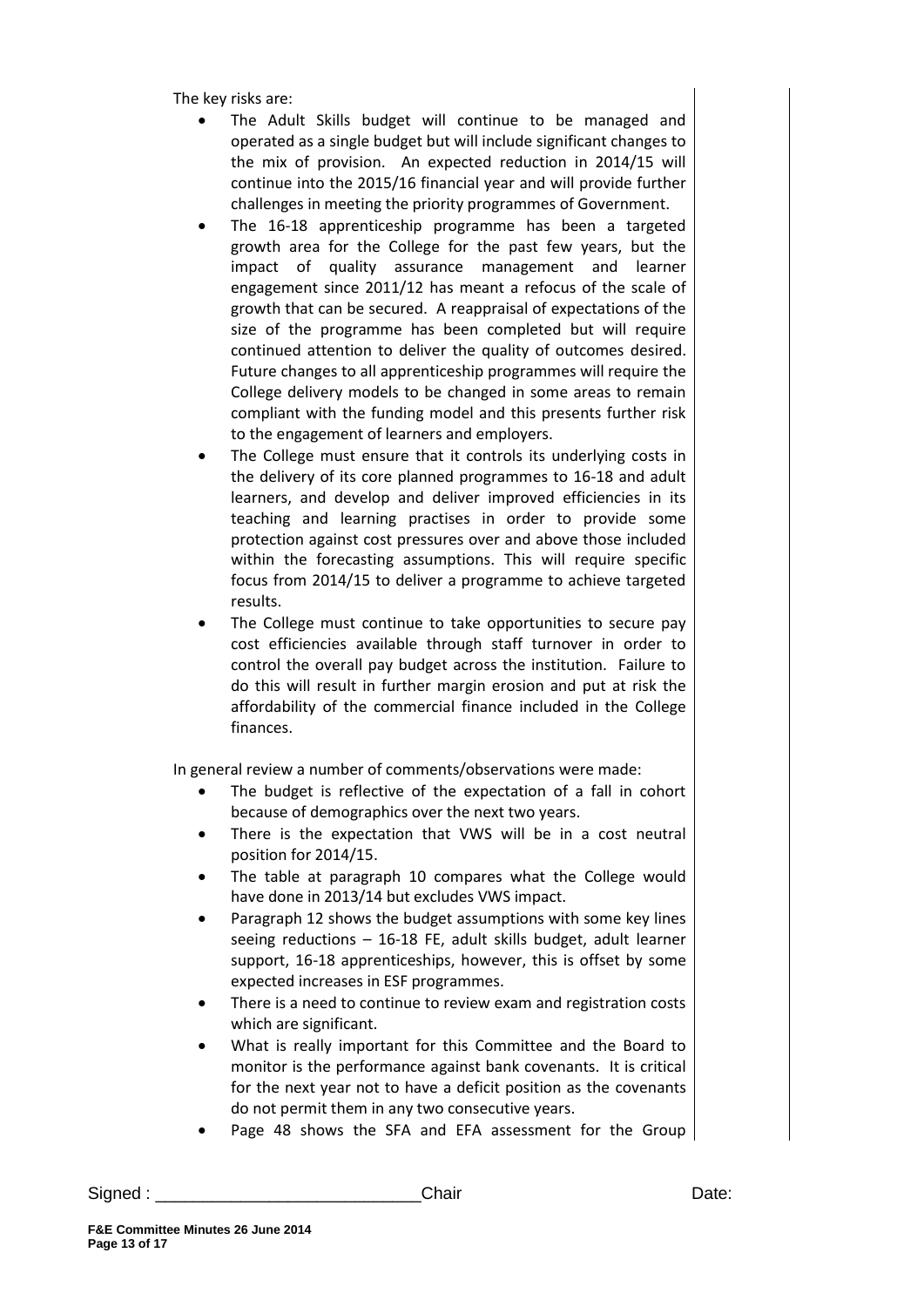position.

Governors made reference to the projected surplus and questioned whether there was a need to look to put a greater percentage back into reserves to build these back up. The Director of Finance indicated that yes ideally this would be the case, but to achieve this there would need to be more Staff cost savings. He indicated that it was probably too late in the day to give such consideration to the 2014/15 budget, but that this was something to be factored in for 2015/16.

All agreed that what was important for 2014/15 was to set and achieve a realistic budget.

The Committee commented that the cost base, as a percentage appeared quite high. The Director of Finance explained that moving VWS Staff into the College establishment costs will have an impact but that there should be reduced Partner costs within the non pay figures. What is planned is more direct delivery for the College for the next year. It was acknowledged that from a business sustainability model the College is building in more fixed costs which is a risk that will need to be carefully managed. In terms of direct delivery the Committee were reminded that the purpose of bringing in VWS Staff is to ensure that there is greater control over quality and there is an improved margin. However, the risk relates to the fact that the College has not got a very good track record of delivering its forecast in this area with historically over ambitious targets set. All acknowledged that work related training activity is the big risk for 2014/15. The Director of Finance indicated that 2014/15 could be seen as a transitional year with a move forward needed to be more effective at direct delivery. It is clear that if the WRT Team are not delivering, there will need to be quick and significant decisions made in the year.

AGREED: to recommend that the Board approve the draft budget for 2014/15 and financial forecast to 2016/17.

#### **14.33 CASH FLOW MANAGEMENT – VISION WORKFORCE SKILLS**

The Director of Finance introduced this item and drew Members attention to a number of matters:

- Due to the way in which the College seeks to manage its Corporation Tax exposure all services generated by subsidiary companies are gifted over to the parent company (College) at the end of each financial year. The results are that the balance sheet and reserves of subsidiaries are cleared out annually.
- Whilst this approach is manageable when subsidiaries are profitable, it provides significant cash flow challenges when losses are incurred, placing the subsidiary in a position where they will not be able to meet its liabilities when due.
- The VWS Company will generate losses for 2013/14 in excess of £4million. This follows the return in profits of £545k in 2012/13 following the implementation of the initial restructuring of the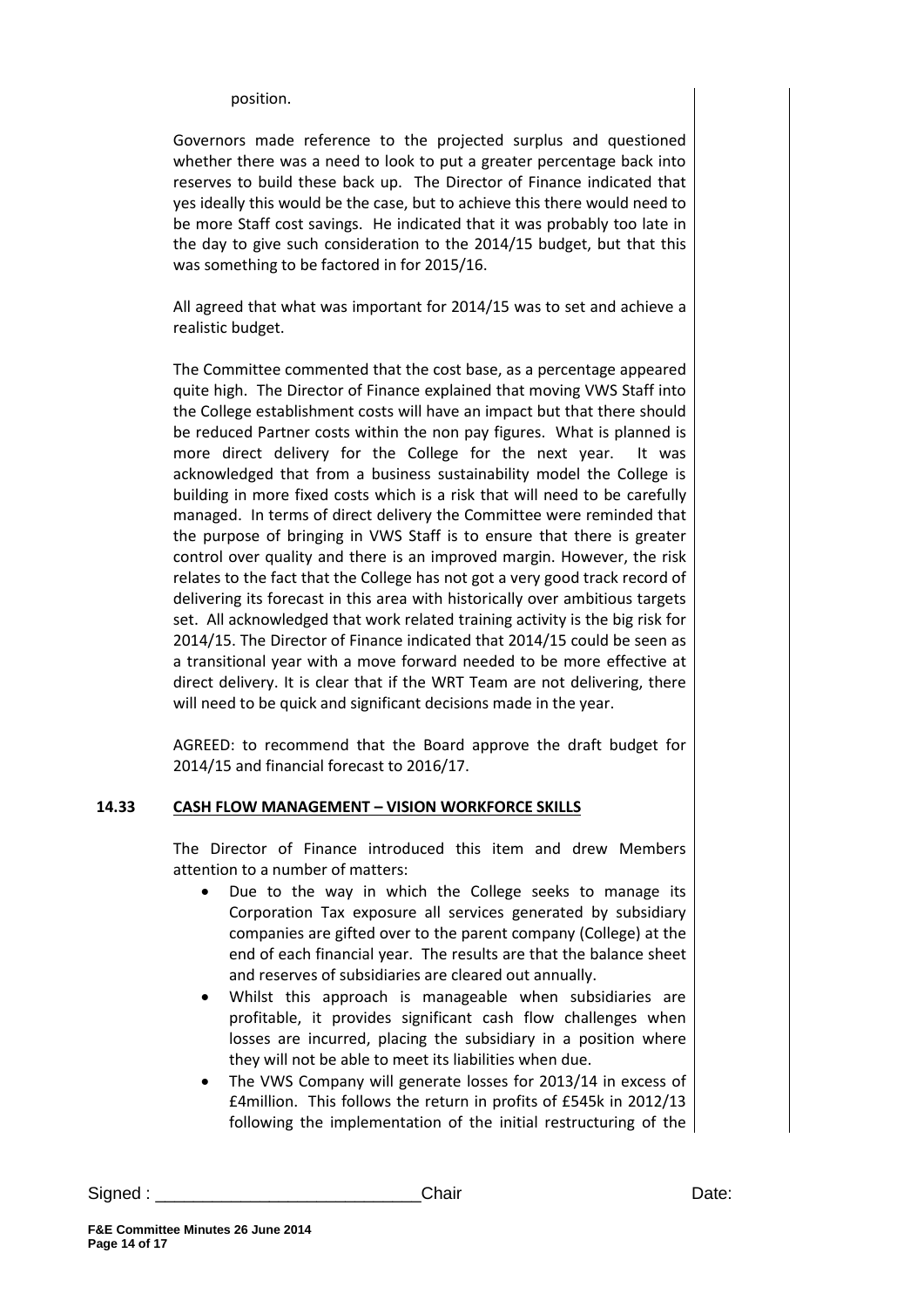business.

- A decision to cease trading through the subsidiary has been made by the respective Boards and as a result the business will not add any future income flows to manage its orderly close down as a non-trading subsidiary. Activities in 2014/15 will focus upon discharging property exit and dilapidations, for which the Company receive a dowry of £2.5million.
- However, as the losses remain within the (empty) reserves and with around half the £2.5million required to discharge the dilapidation costs, the business will require cash flow support in the form of a inter company loan.
- The scale of this loan is likely to reach a maximum of around £3.5million and will be consolidated out through the Group reserves of the combined College Group.
- Current cash flow prediction indicates that the loan amounts will be required by the end of June 2014 as the property exits begin to accelerate and will reach around £1.7million by the end of the current financial year  $(31<sup>st</sup>$  July 2014).

The Committee was asked to recommend to the Board the approval of the intercompany loan of up to £3.5million from the College to VWS in order to support the accumulated losses generated in 2013/14 and enable the satisfaction of property exits during the 2014/15 financial year and grant the Finance Director authority to advance the loan in line with cash flow requirements. To achieve this it is proposed a) the loan will not exceed £1.7million by  $31<sup>st</sup>$  July 2014,

b) not exceed £3.5million by  $31<sup>st</sup>$  December 2014, and

c) any further changes to the financing requirements should be reported back to this Committee.

The Committee acknowledged the necessity of the intercompany loan and on that basis were happy to recommend that the Board approve the same.

AGREED: to recommend that the Board approve the intercompany loan of up to £3.5million from the College to VWS in order to support the accumulated losses in 2013/14 and enable the satisfaction of property exits during the 2014/15 financial year.

## **14.34 COMMITEE REVIEW**

## 1 – Self Assessment 2013/14

The Committee acknowledged that the 2013/14 year had been an important one in terms of the property strategy and that this had been a key focus for the Committee. Given that the development works are planned to substantially be completed by September, it was felt that this Committee ought to have a new focus in 2014/15.

2014/15 year will be a critical year financially and therefore the focus of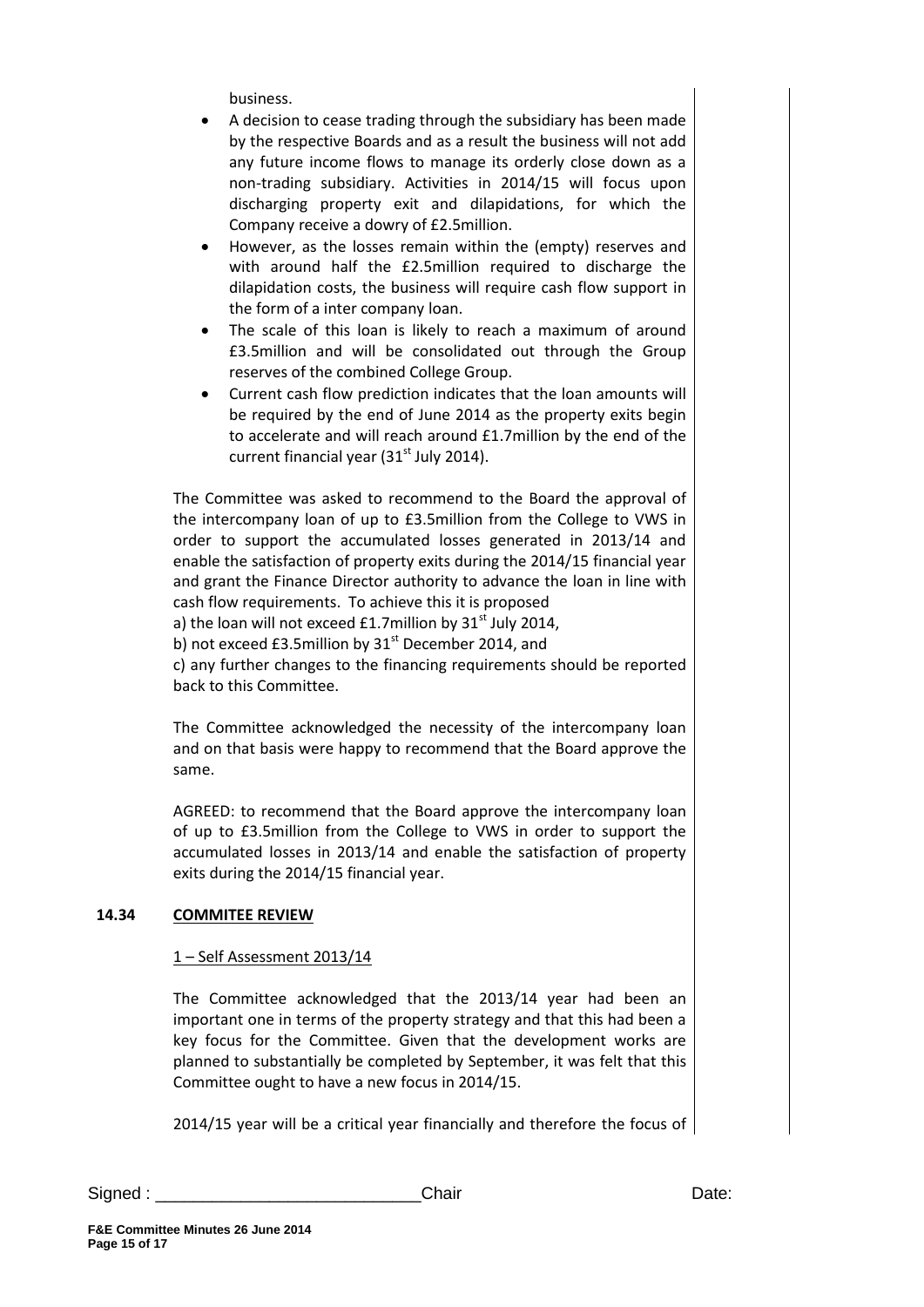| the Committee should change given that a lot of work has already been<br>done on Estates and therefore the monitoring role of this Committee will<br>reduce.                                                                                                                                                                                                                                                                                                                                                                                                                                                                                                                                                     |                   |           |
|------------------------------------------------------------------------------------------------------------------------------------------------------------------------------------------------------------------------------------------------------------------------------------------------------------------------------------------------------------------------------------------------------------------------------------------------------------------------------------------------------------------------------------------------------------------------------------------------------------------------------------------------------------------------------------------------------------------|-------------------|-----------|
| In terms of Committee Membership it was agreed that there was a need<br>for an additional Member to join the Committee with finance skills. In<br>addition to this it was felt that the Committee Chair ought to have<br>specific finance skills. The Principal indicated that she had had initial<br>exploratory discussions with Hari Punchihewa and if agreed he would be<br>happy to take over the role of Chair of this Committee in the next<br>academic year. The current Committee Chair agreed that this was an<br>incredibly sensible proposal and reflected the change in emphasis. The<br>Committee took the opportunity to say thank you to Terry Dean for his<br>work as Chair throughout 2013/14. |                   |           |
| In terms of the work of this Committee for the next academic year a<br>number of comments were made:<br>There needs to be an assessment of where HR sits in terms of the<br>$\bullet$<br>role of sub-committees.<br>Reports and review need to be linked to the corporate plan.<br>٠<br>There needs to be more opportunity to look at strategy and<br>$\bullet$<br>longer term planning. It was felt that every other meeting should<br>have a strategy focus and then the other meetings be more<br>operational.                                                                                                                                                                                                |                   |           |
| It was acknowledged that the Finance Committees role is to look at the<br>whole Group and not just subsidiaries although it was accepted that<br>detailed financial debate regarding financial performance of subsidiaries<br>was the role of the subsidiary company Board of Directors.                                                                                                                                                                                                                                                                                                                                                                                                                         |                   |           |
| 2 - Terms of Reference & Work Plan                                                                                                                                                                                                                                                                                                                                                                                                                                                                                                                                                                                                                                                                               |                   |           |
| Given the earlier discussions it was agreed that there is a need to review<br>the terms of reference and the work plan for 2014/15. It was agreed that<br>the Clerk, Director of Finance and Hari Punchihewa would discuss and<br>agree outside the meeting.                                                                                                                                                                                                                                                                                                                                                                                                                                                     | Clerk/            |           |
| It was agreed that documents would be updated to be approved at the<br>next meeting in September 2014.                                                                                                                                                                                                                                                                                                                                                                                                                                                                                                                                                                                                           | Director<br>HR/HP | Sept 2014 |
| 3 - Membership 2014                                                                                                                                                                                                                                                                                                                                                                                                                                                                                                                                                                                                                                                                                              |                   |           |
| As discussed earlier Members felt that the Committee could be<br>strengthened by co-opting individuals, particular skills to target are<br>Finance and HR. Given the decreased role of Estates Members<br>questioned whether David Overton would still wish to attend the<br>meeting. It was noted that as the Audit Committee Chair he is not able to<br>be a full member of this Committee in any event.                                                                                                                                                                                                                                                                                                       |                   |           |
| Members were happy to approve the recommendation to the Board that                                                                                                                                                                                                                                                                                                                                                                                                                                                                                                                                                                                                                                               |                   |           |